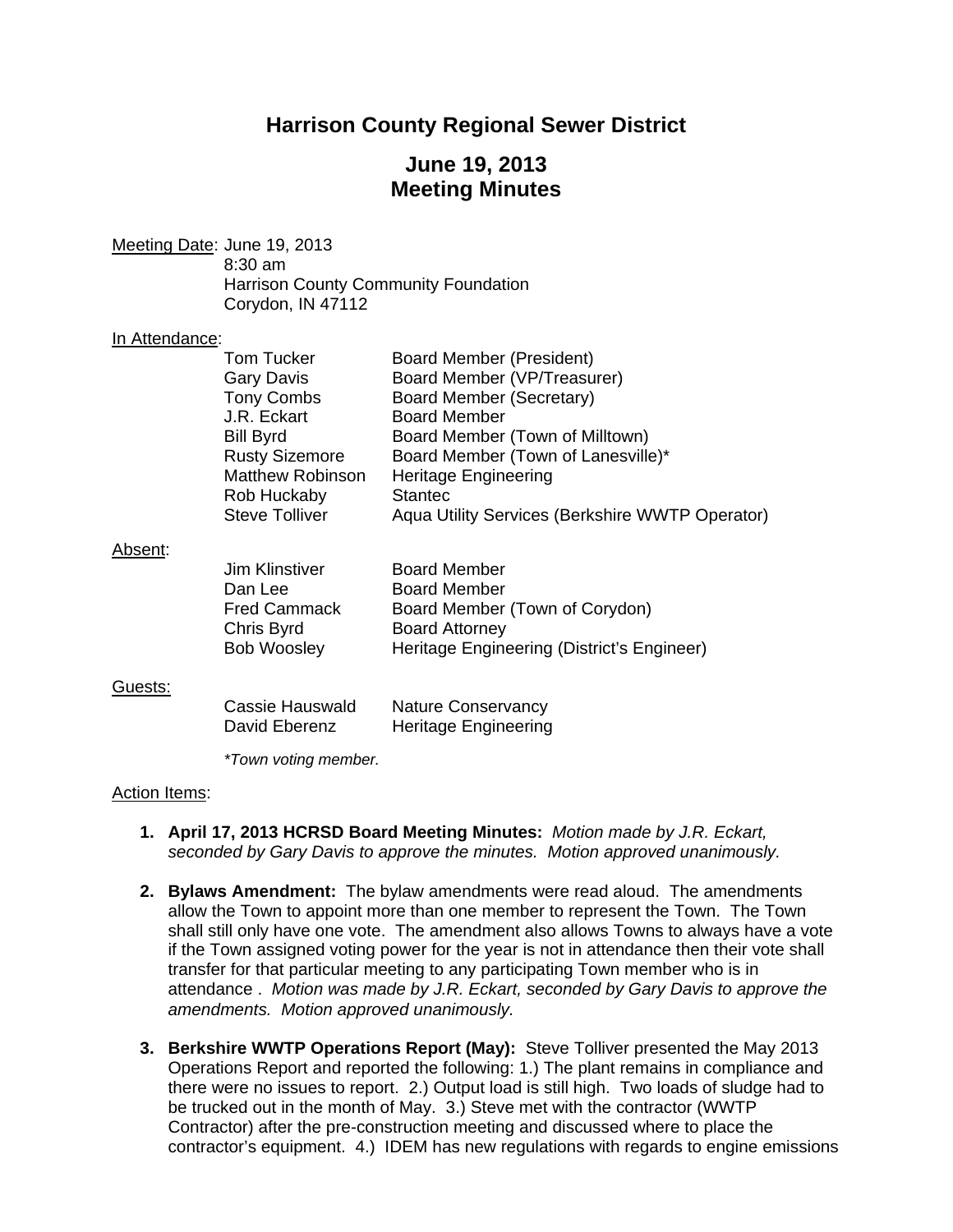HCRSD Mtg Minutes June 19, 2013 Page 2 of 4

> output. Steve has tested the treatment plant generator diesel engine levels and it is well below the 11 ton limit. IDEM request that a report be filed stating the emission levels. Steve asked for the Board's permission to proceed with this report and Tom Tucker gave him permission to get this process started. *Motion was made by Gary Davis, seconded by J.R. Eckart to approve the May operations report. Motion approved unanimously.*

## **4. New Salisbury Project Update:**

- **a.** Tom Tucker went before the Commissioners and requested the matching funds for the EDA grant be made available to the District effective August 1. Tom was asked to prepare an Inter-Local Agreement. Chris Byrd and Bob Woosley prepared the agreement and it was presented to the Commissioners and approved. The agreement was then approved by the Council. *Motion was made by J.R. Eckart, seconded by Gary Davis to approve and Tom Tucker to sign off on the agreement. Motion approved unanimously.*
- **b.** Matt Robinson reported that all paperwork has been signed and submitted to the EDA. EDA required a picture of the EDA project sign be sent to them before giving the go ahead on construction. The picture was submitted showing proof of sign installation and EDA has given the District approval to proceed with construction .
- **c.** Matt Robinson reported the majority of Shop Drawings have been submitted and approved. Remaining shop drawings will be sent out ASAP.
- **d.** The official ground breaking was discussed. Heritage Engineering will coordinate setting up an official ground breaking..
- **e.** A draft letter to the New Salisbury property owners was presented for consideration of approval. The letter provides an update to the property owners advising them on where the project stands and listing contact persons in the event they have any questions or have any problems with the contractors work. All agreed the letter was acceptable and should be sent to all property owners immediately. Tom Tucker signed the letter. Heritage will mail the letter immediately.

## **5. Stormwater Demonstration Project:**

- **a.** Information was submitted on an alternative product. Bob Woosley and Dan Lee reviewed the information and approved the new product to be used. Rob Huckaby said that the contractor had already ordered the new product. The contractor is already on site and construction work should begin on June  $19<sup>th</sup>$ or  $20^{th}$ .
- **b.** Rusty Sizemore went to the school board meeting. One board member had questions about curbing. Rusty recommended that Rob talk to the school board about the curbing concerns.
- **c.** Tom Tucker asked about the Corydon School Campus project. Rob said the Corydon School Board is very excited about the project and they plan on looking at all the Corydon campuses before making a decision on which school to place the project.
- **d.** J.R. Eckart had concerns about the Lanesville project in general. He is concerned with the cost of the project and the new unit. He also had concerns about the safety of the students with the new unit. Tom Tucker suggested there should be a subcommittee meeting regarding this project. Rob Huckaby was to coordinate a meeting immediately.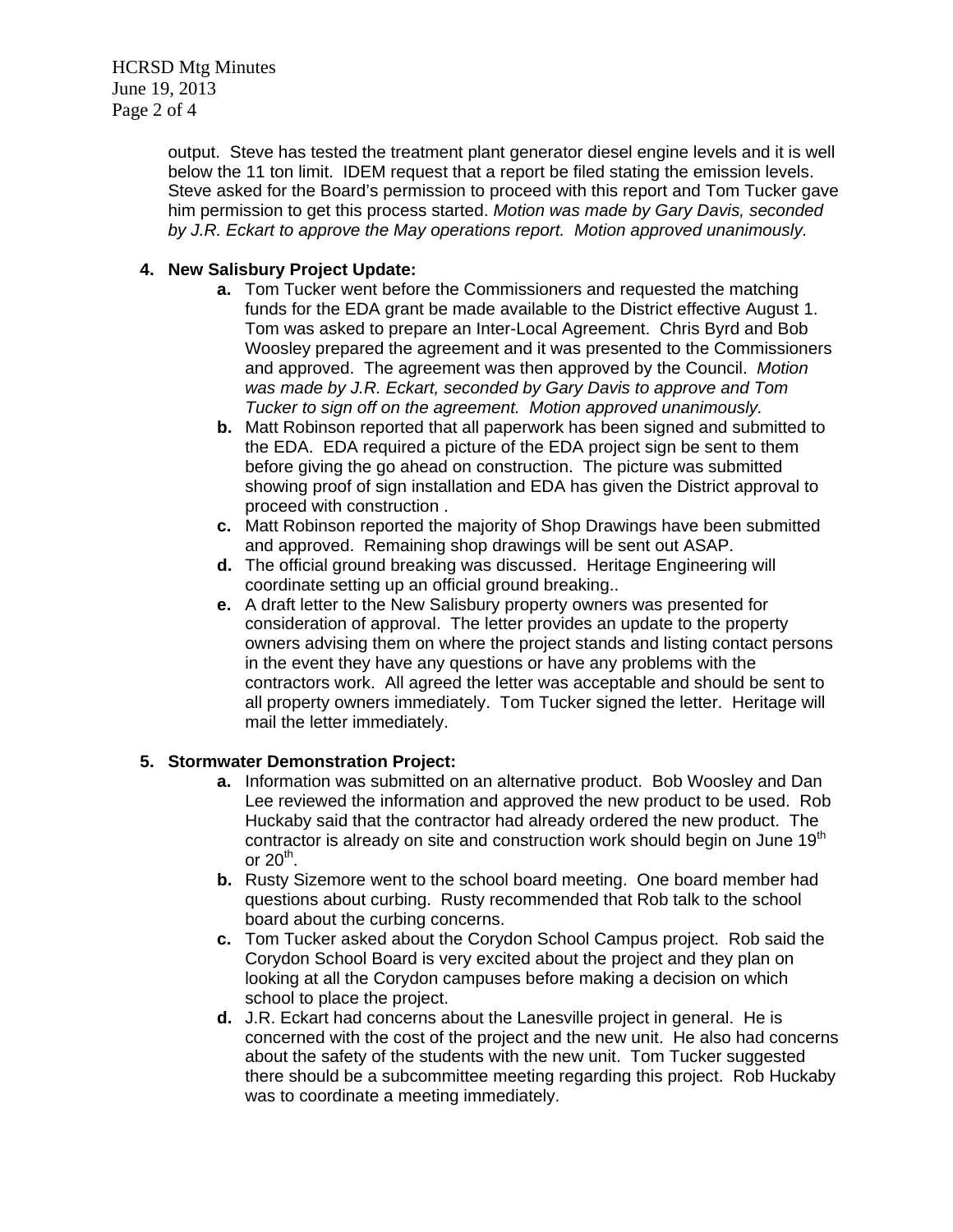HCRSD Mtg Minutes June 19, 2013 Page 3 of 4

### **6. Lanesville Interchange Sewer Project:**

- **a.** District Project: Heritage Engineering submitted 80% plans and specifications to Dan Lee for review and approval. Dan was satisfied with the plans and had no comments. Heritage is now proceeding with finalizing the plans and specifications for IDEM approval and bidding. There are two (2) easements that must be acquired as part of the project. One is on the north side of the interchange that contains the location of the lift station. This easement has been acquired. The second easement is on the south side of the interchange for the alignment of the force main. This easement is in the process of being acquired.
- **b.** Town of Lanesville Project: The Town is still working on their plans and continuing to make progress. A more detailed update will be provided at the next Board meeting.
- **c.** The District and Town will submit both sets of plans to IDEM at the same time as one (1) permit application.

### **7. Possible Future Projects (Areas in need of sewer service)**

- **a.** Expansion of sewer service to North Harrison Schools campus. Would this project pick up residents of Ramsey en-route?
- **b.** New Middletown Tried to do a project here but the Town Board never received support from residents and the project was aborted.
- **c.** Elizabeth There was interest in a sewer system years ago but project didn't become a reality.
- **d.** Seven Springs Area Some discussions about sewer service at one time but residents didn't support project.
- **e.** Oak Park This area has septic problems. If the Health Department forces this issue of getting sewers it may make the project more of a reality. Home Owners Association may have to petition HCRSD for sewer service.
- **f.** Crandall Station Subdivision is starting to have septic failures.

#### **8. Treasurers Report:**

- **a.** *A motion was made by Tony Combs, seconded by J.R. Eckart to approve the May Treasurer's report. Motion approved unanimously.*
- **b.** *A motion was made by Gary Davis, seconded by Tony Combs to approve the following invoice payments. Motion approved unanimously.* 
	- **i.** Chris Byrd March and April Meeting Attendance  $\qquad$  \$ 100.00
	- **ii.** Heritage Engineering HCRSD Support (April) \$ 2,710.90
- **c.** *A motion was made by Tony Combs, seconded by J.R. Eckart to approve the following invoice payments. Motion approved unanimously.* 
	- **i.** Chris Byrd May Meeting Attendance and Bylaws  $\qquad$  \$ 200.00
- **d.** *A motion was made by J.R. Eckart, seconded by Tony Combs to approve the following invoice payments. Motion approved unanimously.*

| <b>i.</b> Heritage Engineering – Lanesville Interchange | \$11,067.75 |
|---------------------------------------------------------|-------------|
| <b>ii.</b> Heritage Engineering – HCRSD Support (May)   | \$2,036.00  |